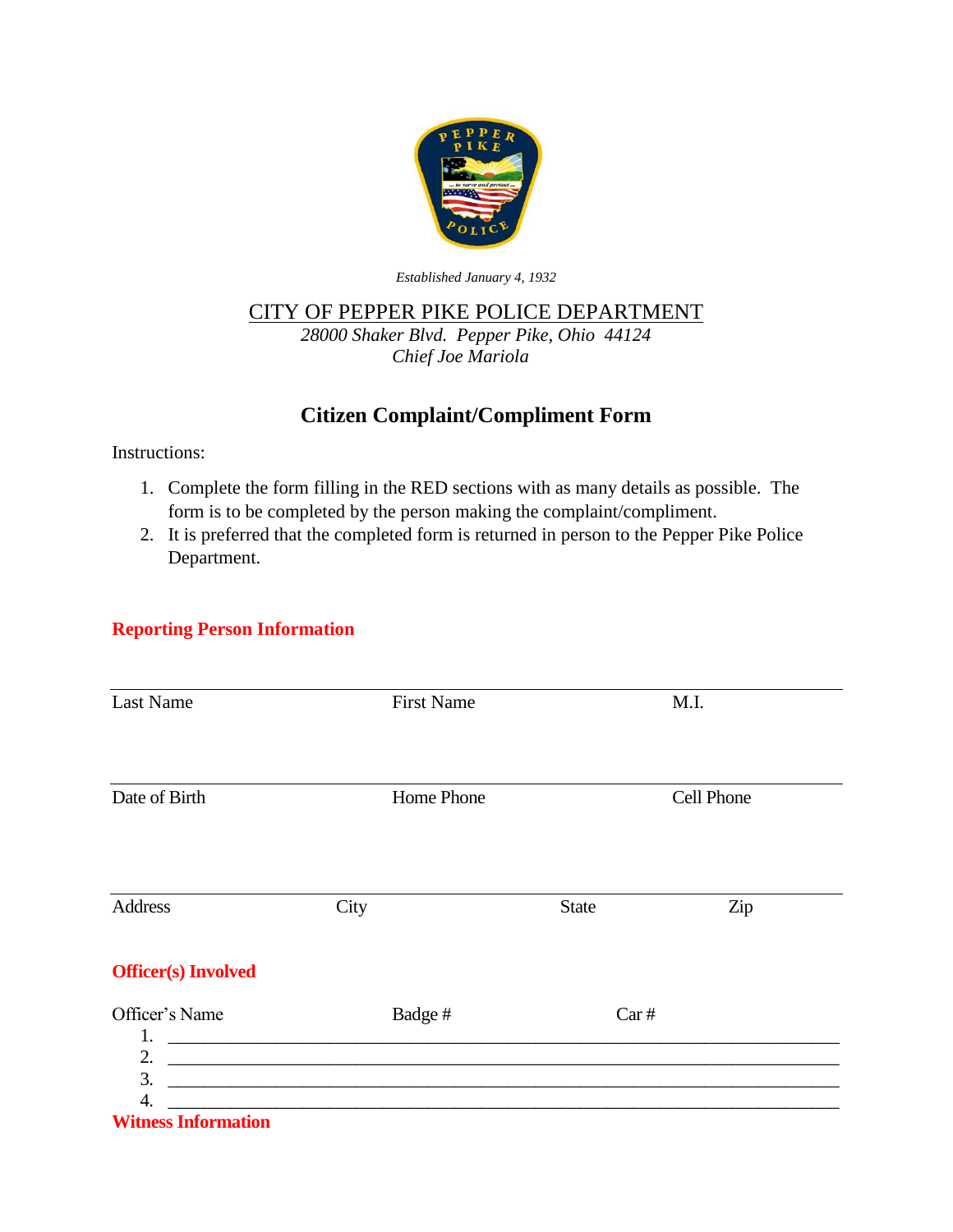| Last Name     | <b>First Name</b> | M.I.                |
|---------------|-------------------|---------------------|
| Date of Birth | Home Phone        | Cell Phone          |
|               |                   |                     |
| Address       | City              | Zip<br><b>State</b> |
| Last Name     | <b>First Name</b> | M.I.                |
| Date of Birth | Home Phone        | Cell Phone          |
| Address       | City              | <b>State</b><br>Zip |
| Last Name     | <b>First Name</b> | M.I.                |
| Date of Birth | Home Phone        | Cell Phone          |
| Address       | City              | State<br>Zip        |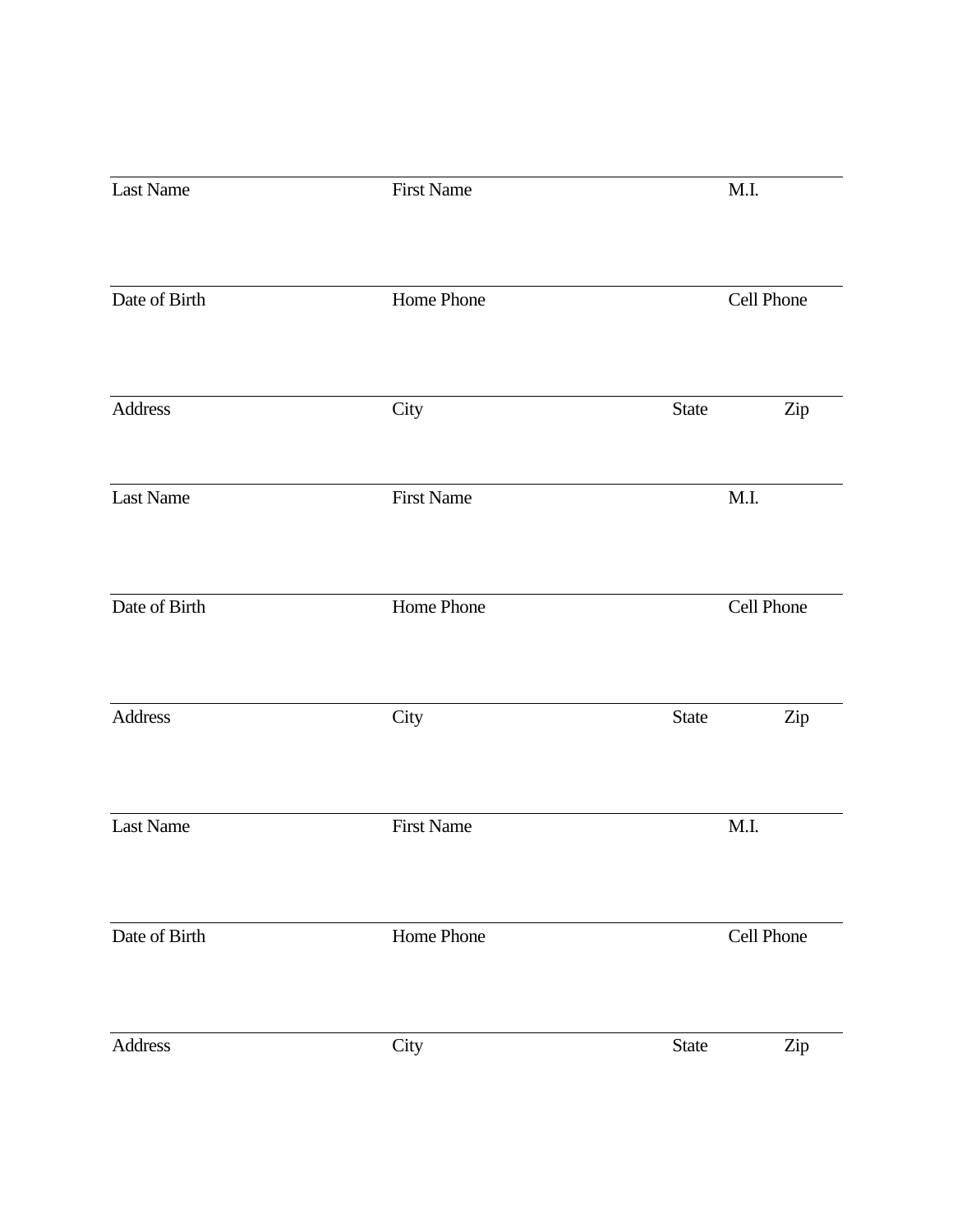## **Incident Details**

Date of Incident

Time of Incident

Police Report #

Location of Incident

**Nature of Complaint/Compliment**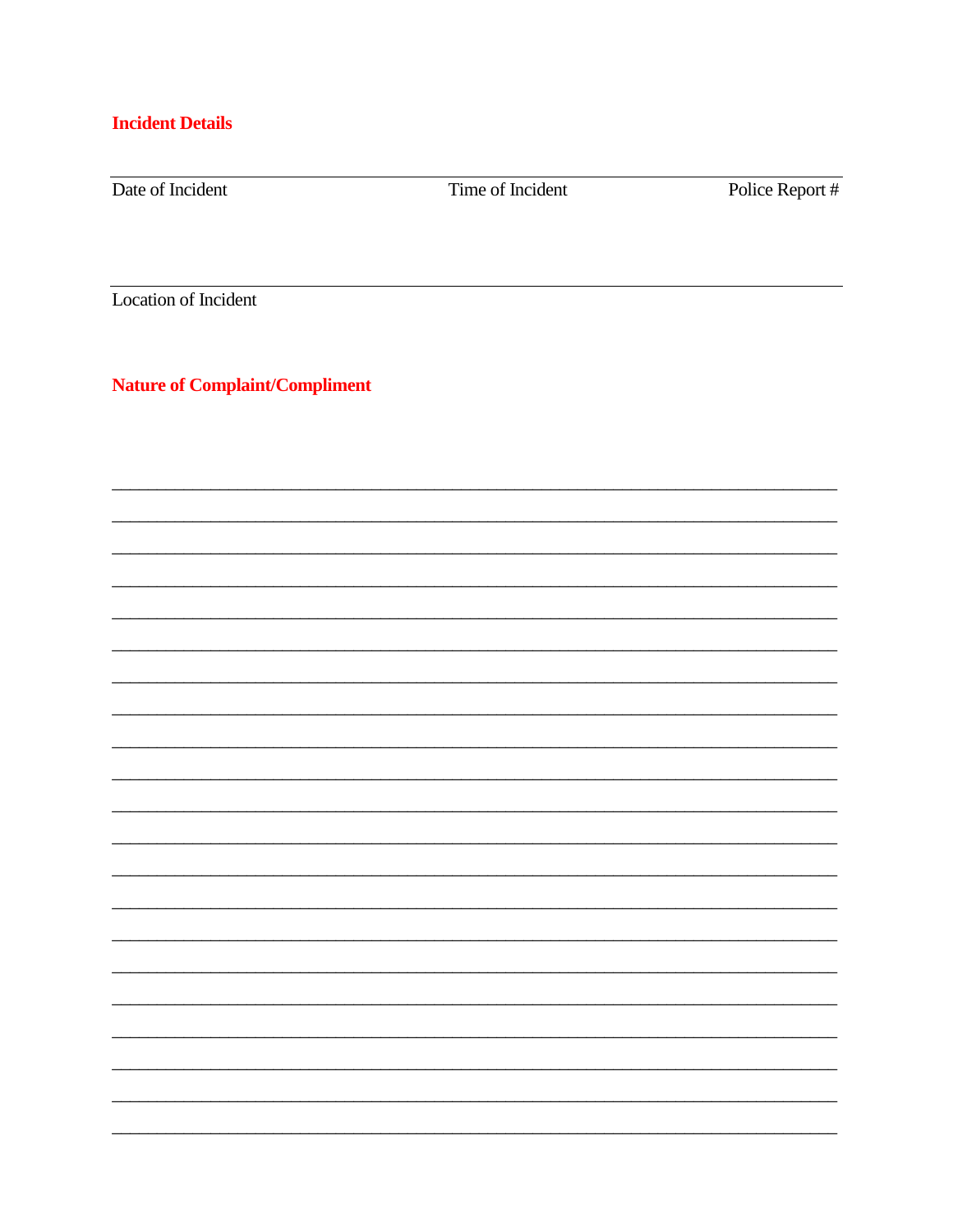\_\_\_\_\_\_\_\_\_\_\_\_\_\_\_\_\_\_\_\_\_\_\_\_\_\_\_\_\_\_\_\_\_\_\_\_\_\_\_\_\_\_\_\_\_\_\_\_\_\_\_\_\_\_\_\_\_\_\_\_\_\_\_\_\_\_\_\_\_\_\_\_\_\_\_\_\_\_\_\_\_ \_\_\_\_\_\_\_\_\_\_\_\_\_\_\_\_\_\_\_\_\_\_\_\_\_\_\_\_\_\_\_\_\_\_\_\_\_\_\_\_\_\_\_\_\_\_\_\_\_\_\_\_\_\_\_\_\_\_\_\_\_\_\_\_\_\_\_\_\_\_\_\_\_\_\_\_\_\_\_\_\_ \_\_\_\_\_\_\_\_\_\_\_\_\_\_\_\_\_\_\_\_\_\_\_\_\_\_\_\_\_\_\_\_\_\_\_\_\_\_\_\_\_\_\_\_\_\_\_\_\_\_\_\_\_\_\_\_\_\_\_\_\_\_\_\_\_\_\_\_\_\_\_\_\_\_\_\_\_\_\_\_\_ \_\_\_\_\_\_\_\_\_\_\_\_\_\_\_\_\_\_\_\_\_\_\_\_\_\_\_\_\_\_\_\_\_\_\_\_\_\_\_\_\_\_\_\_\_\_\_\_\_\_\_\_\_\_\_\_\_\_\_\_\_\_\_\_\_\_\_\_\_\_\_\_\_\_\_\_\_\_\_\_\_ \_\_\_\_\_\_\_\_\_\_\_\_\_\_\_\_\_\_\_\_\_\_\_\_\_\_\_\_\_\_\_\_\_\_\_\_\_\_\_\_\_\_\_\_\_\_\_\_\_\_\_\_\_\_\_\_\_\_\_\_\_\_\_\_\_\_\_\_\_\_\_\_\_\_\_\_\_\_\_\_\_ \_\_\_\_\_\_\_\_\_\_\_\_\_\_\_\_\_\_\_\_\_\_\_\_\_\_\_\_\_\_\_\_\_\_\_\_\_\_\_\_\_\_\_\_\_\_\_\_\_\_\_\_\_\_\_\_\_\_\_\_\_\_\_\_\_\_\_\_\_\_\_\_\_\_\_\_\_\_\_\_\_ \_\_\_\_\_\_\_\_\_\_\_\_\_\_\_\_\_\_\_\_\_\_\_\_\_\_\_\_\_\_\_\_\_\_\_\_\_\_\_\_\_\_\_\_\_\_\_\_\_\_\_\_\_\_\_\_\_\_\_\_\_\_\_\_\_\_\_\_\_\_\_\_\_\_\_\_\_\_\_\_\_ \_\_\_\_\_\_\_\_\_\_\_\_\_\_\_\_\_\_\_\_\_\_\_\_\_\_\_\_\_\_\_\_\_\_\_\_\_\_\_\_\_\_\_\_\_\_\_\_\_\_\_\_\_\_\_\_\_\_\_\_\_\_\_\_\_\_\_\_\_\_\_\_\_\_\_\_\_\_\_\_\_ \_\_\_\_\_\_\_\_\_\_\_\_\_\_\_\_\_\_\_\_\_\_\_\_\_\_\_\_\_\_\_\_\_\_\_\_\_\_\_\_\_\_\_\_\_\_\_\_\_\_\_\_\_\_\_\_\_\_\_\_\_\_\_\_\_\_\_\_\_\_\_\_\_\_\_\_\_\_\_\_\_ \_\_\_\_\_\_\_\_\_\_\_\_\_\_\_\_\_\_\_\_\_\_\_\_\_\_\_\_\_\_\_\_\_\_\_\_\_\_\_\_\_\_\_\_\_\_\_\_\_\_\_\_\_\_\_\_\_\_\_\_\_\_\_\_\_\_\_\_\_\_\_\_\_\_\_\_\_\_\_\_\_ \_\_\_\_\_\_\_\_\_\_\_\_\_\_\_\_\_\_\_\_\_\_\_\_\_\_\_\_\_\_\_\_\_\_\_\_\_\_\_\_\_\_\_\_\_\_\_\_\_\_\_\_\_\_\_\_\_\_\_\_\_\_\_\_\_\_\_\_\_\_\_\_\_\_\_\_\_\_\_\_\_ \_\_\_\_\_\_\_\_\_\_\_\_\_\_\_\_\_\_\_\_\_\_\_\_\_\_\_\_\_\_\_\_\_\_\_\_\_\_\_\_\_\_\_\_\_\_\_\_\_\_\_\_\_\_\_\_\_\_\_\_\_\_\_\_\_\_\_\_\_\_\_\_\_\_\_\_\_\_\_\_\_ \_\_\_\_\_\_\_\_\_\_\_\_\_\_\_\_\_\_\_\_\_\_\_\_\_\_\_\_\_\_\_\_\_\_\_\_\_\_\_\_\_\_\_\_\_\_\_\_\_\_\_\_\_\_\_\_\_\_\_\_\_\_\_\_\_\_\_\_\_\_\_\_\_\_\_\_\_\_\_\_\_

\_\_\_\_\_\_\_\_\_\_\_\_\_\_\_\_\_\_\_\_\_\_\_\_\_\_\_\_\_\_\_\_\_\_\_\_\_\_\_\_\_\_\_\_\_\_\_\_\_\_\_\_\_\_\_\_\_\_\_\_\_\_\_\_\_\_\_\_\_\_\_\_\_\_\_\_\_\_\_\_\_

**I have been informed of the following sections of the Ohio Revised Code:**

**Section 2917.32 (A) (3) No person shall report to any law enforcement agency an alleged offense or other incident within its concern, knowing that such offense did not occur.**

**Section 2921.13(A) No person shall knowingly make a false statement, or knowingly swear or affirm the truth of a false statement previously made when any of the following apply: The statement is made with purpose to mislead a public official in performing this function.**

**Section 2921.15(B) No person shall knowingly file a complaint against a peace officer that alleges that the peace officer engaged in misconduct in the performance of the officer's duties if the person knows the allegation is false.** 

**(These crimes are misdemeanors of the first degree punishable upon conviction by a fine of not more than \$1,000 and/or imprisonment not more than 6 months)**

I affirm that the information contained in this report is true to the best of my knowledge.